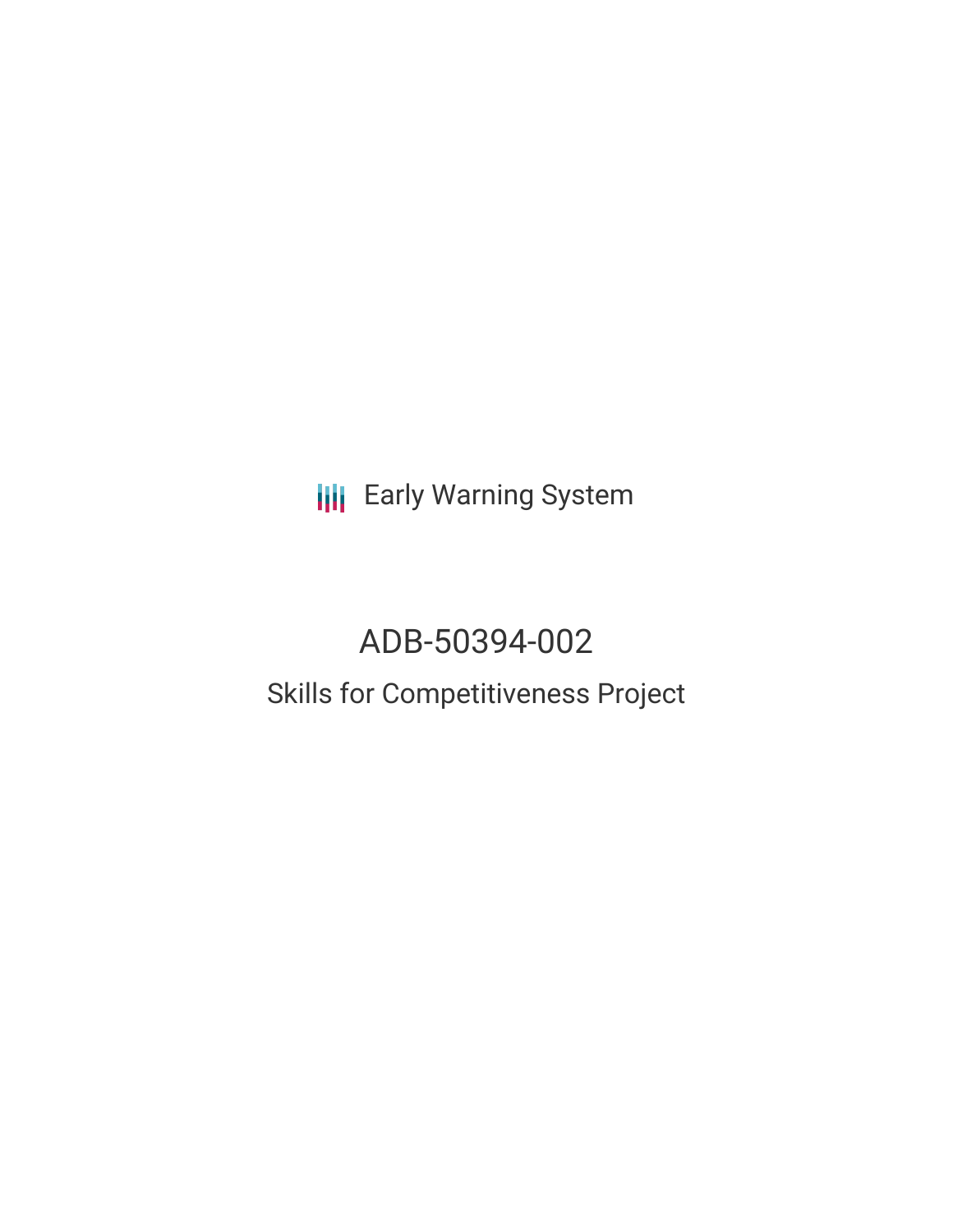## **Quick Facts**

| <b>Countries</b>               | Cambodia                     |
|--------------------------------|------------------------------|
| <b>Specific Location</b>       | Nation-wide                  |
| <b>Financial Institutions</b>  | Asian Development Bank (ADB) |
| <b>Status</b>                  | Proposed                     |
| <b>Bank Risk Rating</b>        | B                            |
| <b>Borrower</b>                | Government of Cambodia       |
| <b>Sectors</b>                 | <b>Education and Health</b>  |
| <b>Investment Type(s)</b>      | Loan                         |
| <b>Investment Amount (USD)</b> | \$60.00 million              |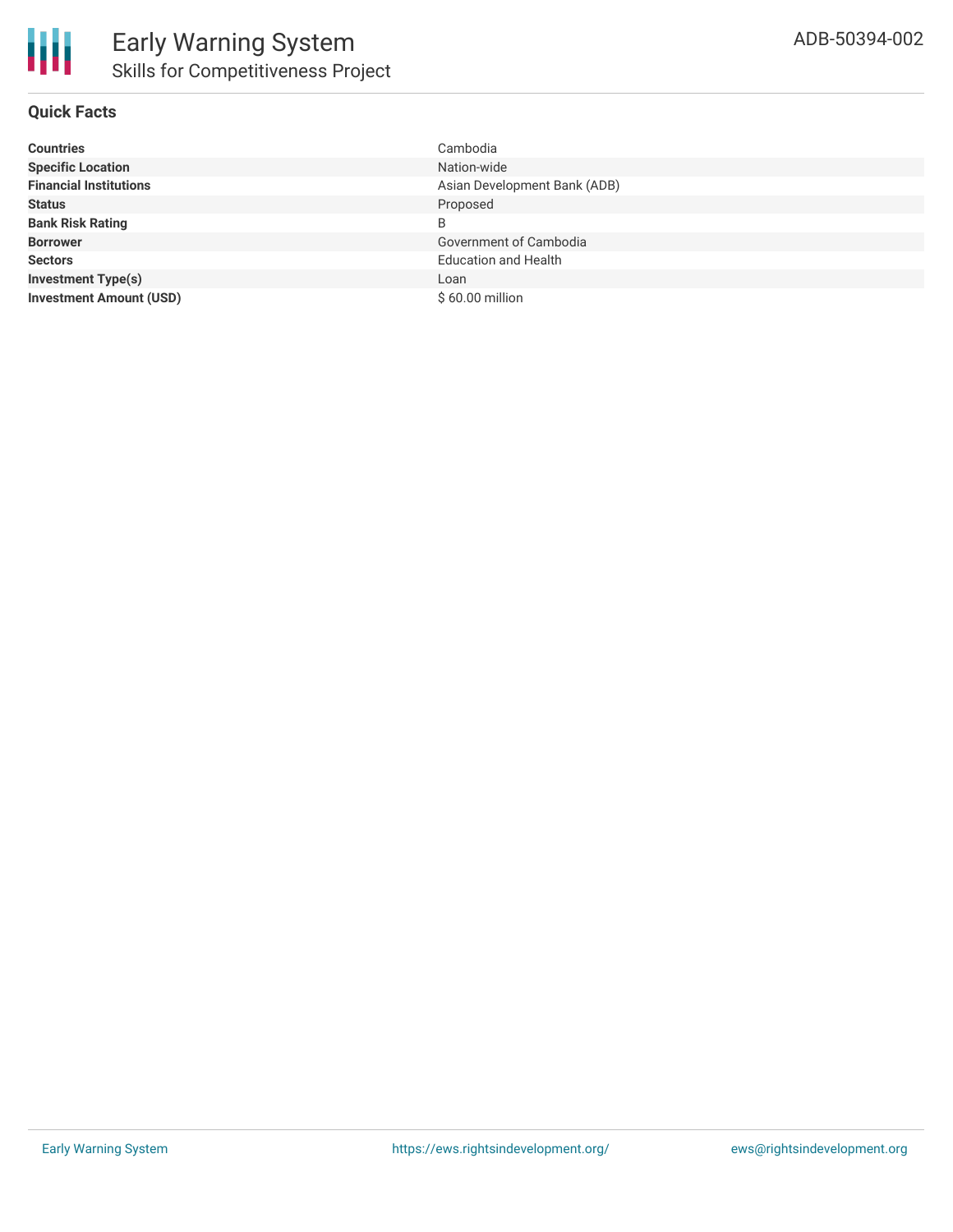

## **Project Description**

According to the bank document, the proposed outcome is skills and competitiveness of men and women in the industrial labor force improved. Three proposed outputs are; (i) selected five technical training institutes (TTIs) strengthened; (ii) workbased learning in industry promoted; and (iii) innovative financing mechanisms expanded. The project will emphasize diploma level-post secondary technical and vocational education and training (TVET), higher value-added four priority industries (construction, manufacturing, electricity, electronics), industry participation and public-private partnerships, and gender equity.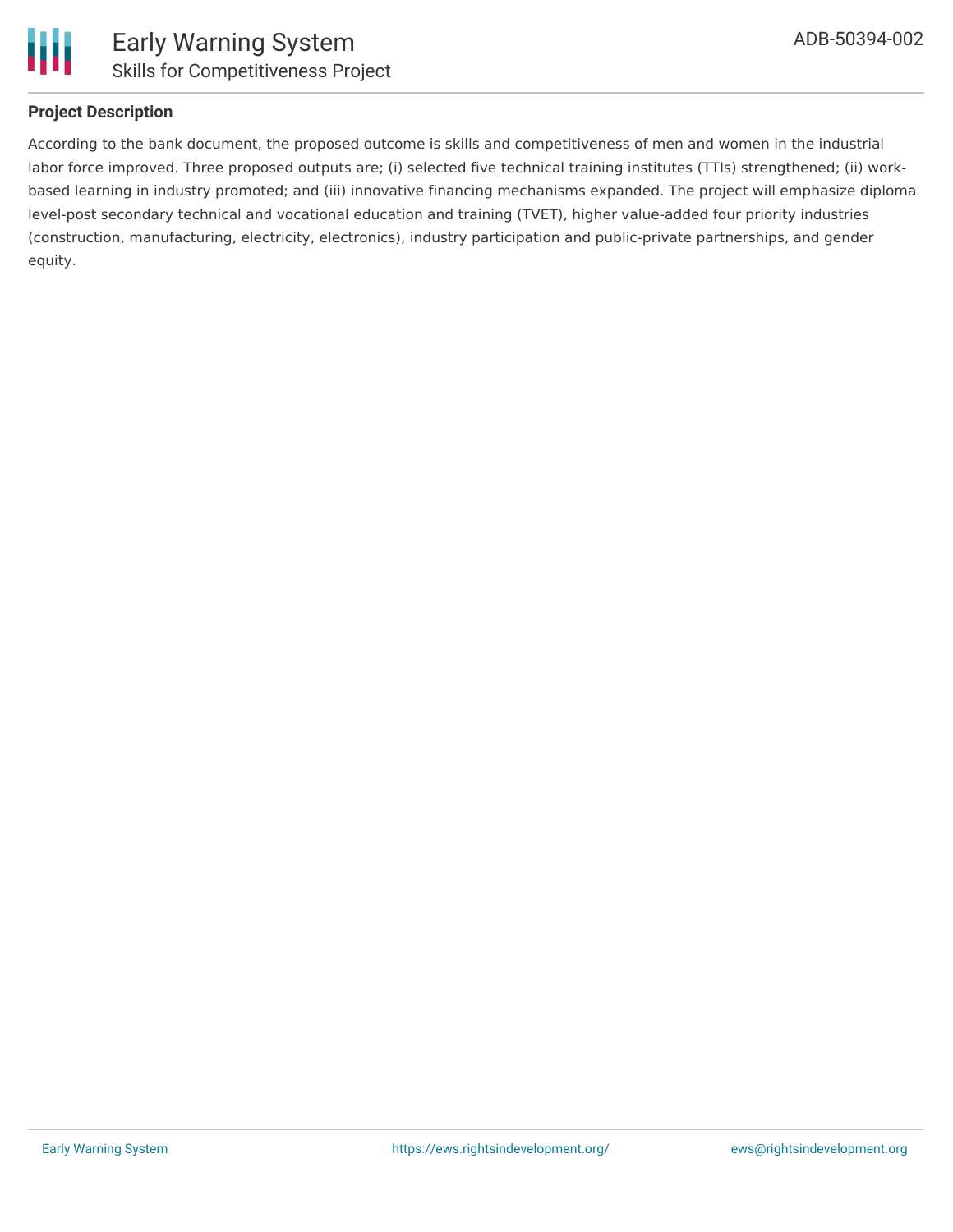### **Investment Description**

Asian Development Bank (ADB)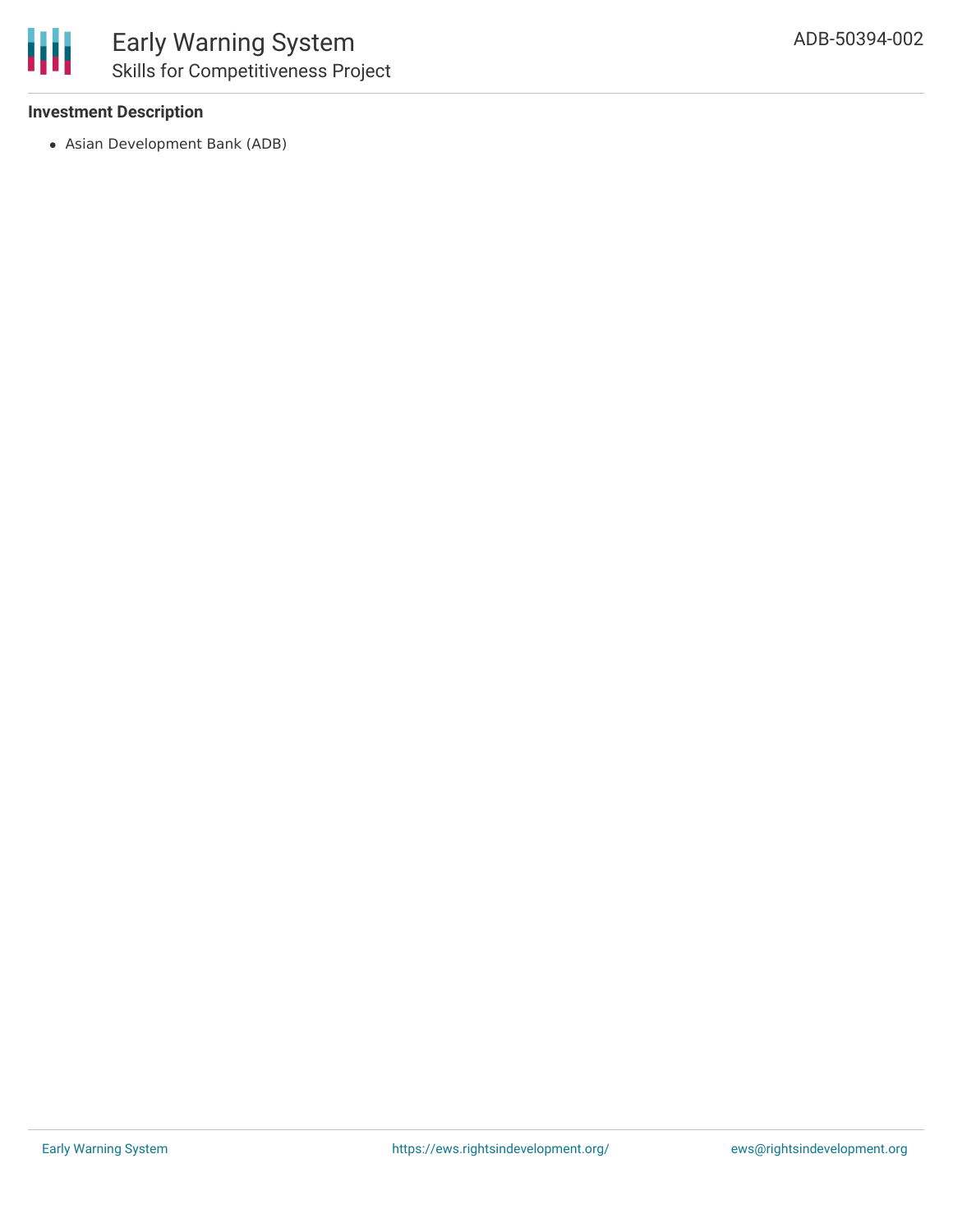Ш

#### **Contact Information**

**Responsible ADB Officer** Yamakawa, Yumiko **Responsible ADB Department** Southeast Asia Department **Responsible ADB Division** Human and Social Development Division, SERD **Executing Agencies** Ministry of Labor and Vocational Training #3 Russian Federation Blvd Phnom Penh, Kingdom of Cambodia

#### **ACCOUNTABILITY MECHANISM OF ADB**

The Accountability Mechanism is an independent complaint mechanism and fact-finding body for people who believe they are likely to be, or have been, adversely affected by an Asian Development Bank-financed project. If you submit a complaint to the Accountability Mechanism, they may investigate to assess whether the Asian Development Bank is following its own policies and procedures for preventing harm to people or the environment. You can learn more about the Accountability Mechanism and how to file a complaint at: http://www.adb.org/site/accountability-mechanism/main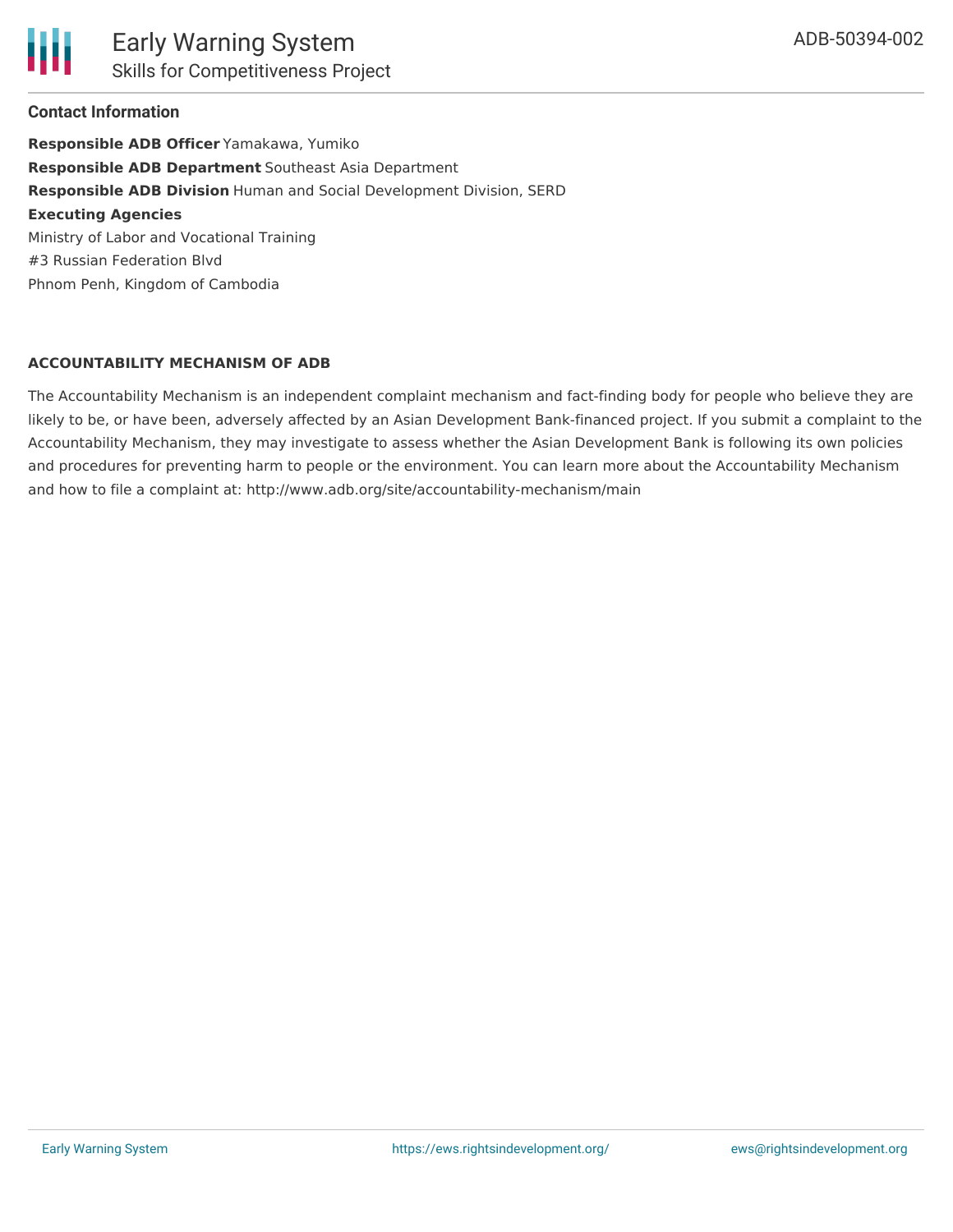

#### **Bank Documents**

- Project [Disclosure](https://ewsdata.rightsindevelopment.org/files/documents/02/ADB-50394-002.pdf) PDF [\[Original](https://www.adb.org/printpdf/projects/50394-002/main) Source]
- Skills for [Competitiveness](https://ewsdata.rightsindevelopment.org/files/documents/02/ADB-50394-002_32EXa2I.pdf) Project: Project Data Sheet (Khmer translation) [\[Original](https://www.adb.org/km/projects/documents/cam-50394-002-pds) Source]
- Skills for [Competitiveness](https://ewsdata.rightsindevelopment.org/files/documents/02/ADB-50394-002_CuEMSgi.pdf) Project: Technical Assistance Report [\[Original](https://www.adb.org/projects/documents/cam-50394-001-tar) Source]
- Terms of Reference for TA [Consultants](https://ewsdata.rightsindevelopment.org/files/documents/02/ADB-50394-002_80364au.pdf) [\[Original](https://www.adb.org/projects/documents/cam-50394-001-tar) Source]